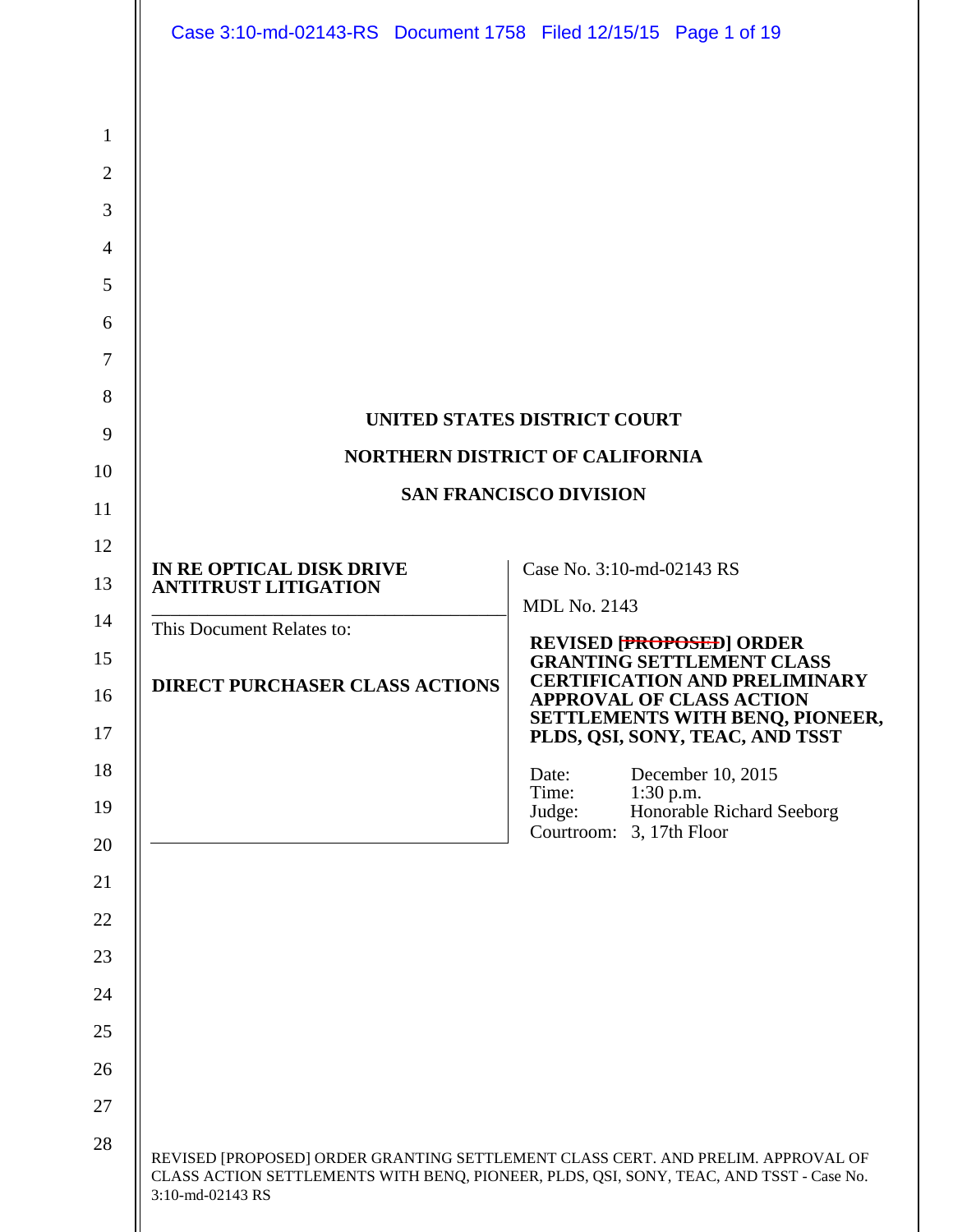| $\mathbf{1}$   | On November 3, 2015 Direct Purchaser Plaintiffs ("DPPs") filed a Motion for Preliminary                                                                                                          |  |  |
|----------------|--------------------------------------------------------------------------------------------------------------------------------------------------------------------------------------------------|--|--|
| $\overline{2}$ | Approval of Class Action Settlements with the following groups of defendants: (1) BenQ Corp.                                                                                                     |  |  |
| $\mathfrak{Z}$ | and BenQ America Corp. (collectively, "BenQ"); (2) Pioneer Corp.; Pioneer North America, Inc;                                                                                                    |  |  |
| $\overline{4}$ | Pioneer Electronics (USA) Inc.; and Pioneer High Fidelity Taiwan Co., Ltd. (collectively,                                                                                                        |  |  |
| $\mathfrak{S}$ | "Pioneer"); (3) Koninklijke Philips Electronics N.V.; Lite-On It Corp.; Philips & Lite-On Digital                                                                                                |  |  |
| 6              | Solutions Corp.; and Philips & Lite-On Digital Solutions USA, Inc. (collectively, "PLDS"); (4)                                                                                                   |  |  |
| $\overline{7}$ | Quanta Storage Inc. and Quanta Storage America, Inc. (collectively, "QSI"); (5) Sony Corp.; Sony                                                                                                 |  |  |
| $8\,$          | Optiarc, Inc.; Sony Optiarc America, Inc.; Sony NEC Optiarc Inc.; and Sony Electronics, Inc.                                                                                                     |  |  |
| 9              | (collectively, "Sony"); (6) TEAC Corp. and TEAC America, Inc. (collectively, "TEAC"); and (7)                                                                                                    |  |  |
| 10             | Samsung Electronics Co., Ltd.; Samsung Electronics America, Inc.; Toshiba Corp.; Toshiba                                                                                                         |  |  |
| 11             | America Information Systems, Inc.; Toshiba Samsung Storage Technology Corp.; and Toshiba                                                                                                         |  |  |
| 12             | Samsung Storage Technology Korea Corp. (collectively, "TSST"). These seven groups are referred                                                                                                   |  |  |
| 13             | to collectively as "Settling Defendants." The Court, having reviewed the motion, the settlement                                                                                                  |  |  |
| 14             | agreements, the pleadings and other papers on file in this action, and the statements of counsel and                                                                                             |  |  |
| 15             | the parties, hereby finds that the motion should be GRANTED.                                                                                                                                     |  |  |
| 16             | NOW, THEREFORE, IT IS HEREBY ORDERED THAT:                                                                                                                                                       |  |  |
| 17             | For purposes of this Order, except as otherwise set forth herein, the Court adopts<br>1.                                                                                                         |  |  |
| 18             | and incorporates the definitions contained in the settlement agreements, to the extent not                                                                                                       |  |  |
| 19             | contradictory or mutually exclusive.                                                                                                                                                             |  |  |
| 20             | 2.<br>The Court hereby preliminarily approves the settlement agreements.                                                                                                                         |  |  |
| 21             | 3.<br>The Court finds that the settlements fall within the range of possible final approval                                                                                                      |  |  |
| 22             | and that there is a sufficient basis for notifying the settlement class and for setting a Fairness                                                                                               |  |  |
| 23             | Hearing.                                                                                                                                                                                         |  |  |
| 24             | Pursuant to Federal Rule of Civil Procedure 23, the Court certifies the following<br>4.                                                                                                          |  |  |
| 25             | settlement class for purposes of this Motion only:                                                                                                                                               |  |  |
| 26             | All individuals and entities who, during the period from January 1, 2004 until at                                                                                                                |  |  |
| 27             | least January 1, 2010 (the "Class Period") purchased one or more Optical Disk<br>Drives in the United States directly from the Defendants, their subsidiaries, or their                          |  |  |
| 28             | REVISED [PROPOSED] ORDER GRANTING SETTLEMENT CLASS CERT. AND PRELIM. APPROVAL OF<br>CLASS ACTION SETTLEMENTS WITH BENQ, PIONEER, PLDS, QSI, SONY, TEAC, AND TSST - Case No. 3:10-<br>md-02143 RS |  |  |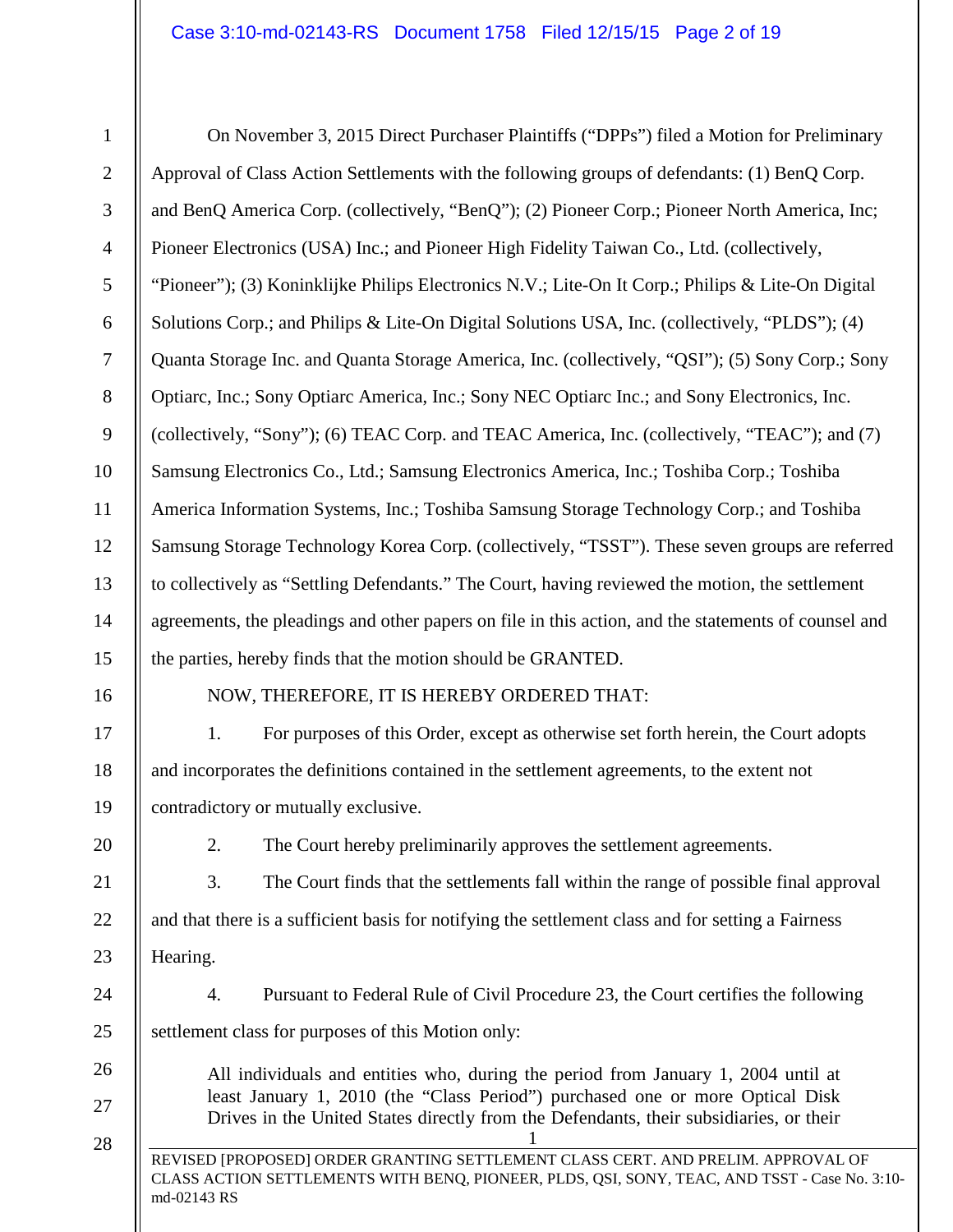#### Case 3:10-md-02143-RS Document 1758 Filed 12/15/15 Page 3 of 19

affiliates. Excluded from the Class are Defendants and their parents, subsidiaries, affiliates, and all governmental entities. As used herein the term "Optical Disc Drive" includes (a) a drive sold by a Defendant or its subsidiary or affiliate as a separate unit that is to be inserted into, or incorporated in, an electronic device; (b) a drive sold by a Defendant or its subsidiary or affiliate as a separate unit that is to be attached to an electronic device through an external interface such as a Universal Serial Bus connection; and (c) an internal drive sold as a component of a laptop or desktop computer by a Defendant or its subsidiary or affiliate.

5. The Court further finds that the prerequisites to certifying a settlement class under Rule 23 are satisfied for settlement purposes in that: (a) there are hundreds of geographically dispersed settlement class members, making joinder of all members impracticable; (b) there are questions of law and fact common to the settlement class which predominate over individual issues; (c) the claims or defenses of the settlement class plaintiffs are typical of the claims or defenses of the settlement class; (d) the plaintiffs will fairly and adequately protect the interests of the settlement class, and have retained counsel experienced in antitrust class action litigation who have, and will continue to, adequately represent the settlement class; and (e) a settlement class resolution is superior to individual settlements.

6. The Court hereby appoints the Plaintiffs named in the Third Consolidated Direct Purchaser Class Action Complaint, filed April 17, 2013, as Representative Plaintiffs of the settlement class.

7. The Court appoints the law firm of Saveri & Saveri, Inc. to serve as Class Counsel for the settlement class.

8. The Court approves the form of the Long Form Notice attached hereto as Exhibit A ("Long-Form Notice"). The Court also approves the form of the Short Form Notice attached hereto as Exhibit B ("Short-Form Notice"). The Court finds that taken together, mailing of the Long-Form Notice (U.S Mail or electronic mail), publication of the Short-Form Notice, and internet posting of the Long-Form Notice are: (i) the best notice practicable; (ii) reasonably calculated to, under the circumstances, apprise the settlement class members of the proposed settlements and of their right to object or to exclude themselves as provided in the settlement agreements; (iii) reasonable and constitute due, adequate, and sufficient notice to all persons

27 28

1

2

3

4

5

6

7

8

9

10

11

12

13

14

15

16

17

18

19

20

21

22

23

24

25

26

REVISED [PROPOSED] ORDER GRANTING SETTLEMENT CLASS CERT. AND PRELIM. APPROVAL OF CLASS ACTION SETTLEMENTS WITH BENQ, PIONEER, PLDS, QSI, SONY, TEAC, AND TSST - Case No. 3:10 md-02143 RS

2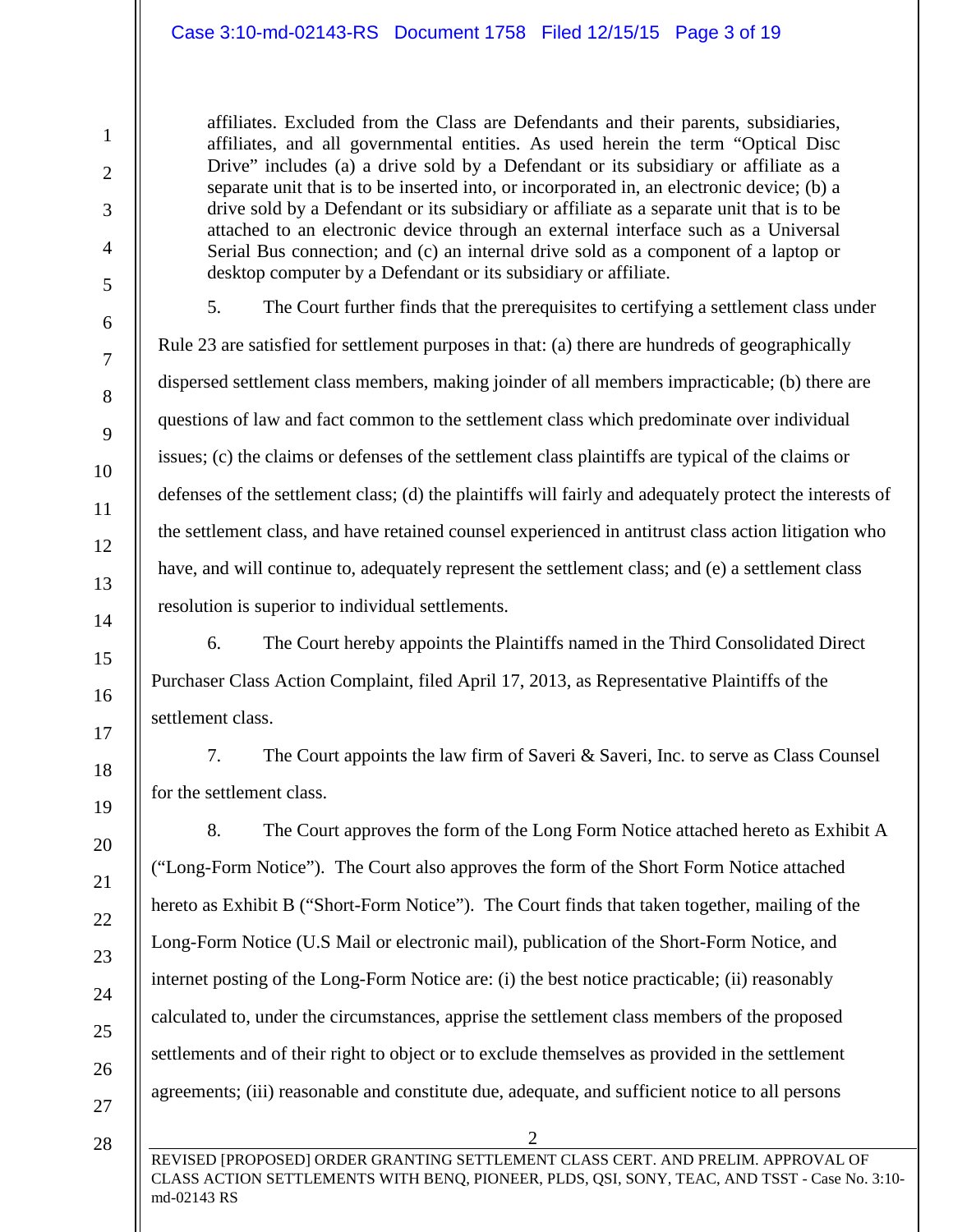entitled to receive notice; and (iv) meet all applicable requirements of due process and any other applicable requirements under federal law.

9. Plaintiffs' claims administrator shall provide notice of the class settlements. The claims administrator shall provide direct notice of the settlements to all members of the settlement class on or before January 7, 2016. Such notice shall be sent either by first class U.S. mail (postage prepaid) or by electronic mail. The claims administrator shall publish the Short Form Notice in the national edition of the *Wall Street Journal* on or before January 7, 2016. The claims administrator shall also cause a copy of the Long-Form Notice and Settlement Agreements to be posted on the internet website www.odddirectpurchaserantitrustsettlement.com on or before January 7, 2016.

12 13 14 16 10. Each settlement class member shall have the right to be excluded from the settlement class by mailing a request for exclusion to the claims administrator no later than February 22, 2016. Requests for exclusion must be in writing and set forth the name and address of the person or entity who wishes to be excluded, as well as all trade names or business names and addresses used by such person or entity, and must be signed by the class member seeking exclusion. No later than March 7, 2016, Class Counsel shall file with the Court a list of all persons or entities who have timely requested exclusion from the settlement class as provided in the settlement agreements.

11. Any settlement class member who does not properly and timely request exclusion from the settlement class as provided above shall, upon final approval of the settlements, be bound by the terms and provisions of the settlements so approved, including but not limited to the releases, waivers, and covenants described in the agreements, whether or not such person or entity objected to the settlement agreements and whether or not such person or entity makes a claim upon the settlement funds.

12. Each settlement class member who has not timely excluded itself from the settlements shall have the right to object to (1) the settlements, and/or (2) the plan of allocation by filing written objections with the Court no later than February 22, 2016, copies of which shall be

27

28

1

2

3

4

5

6

7

8

9

10

11

15

17

18

19

20

21

22

23

24

25

26

REVISED [PROPOSED] ORDER GRANTING SETTLEMENT CLASS CERT. AND PRELIM. APPROVAL OF CLASS ACTION SETTLEMENTS WITH BENQ, PIONEER, PLDS, QSI, SONY, TEAC, AND TSST - Case No. 3:10 md-02143 RS

3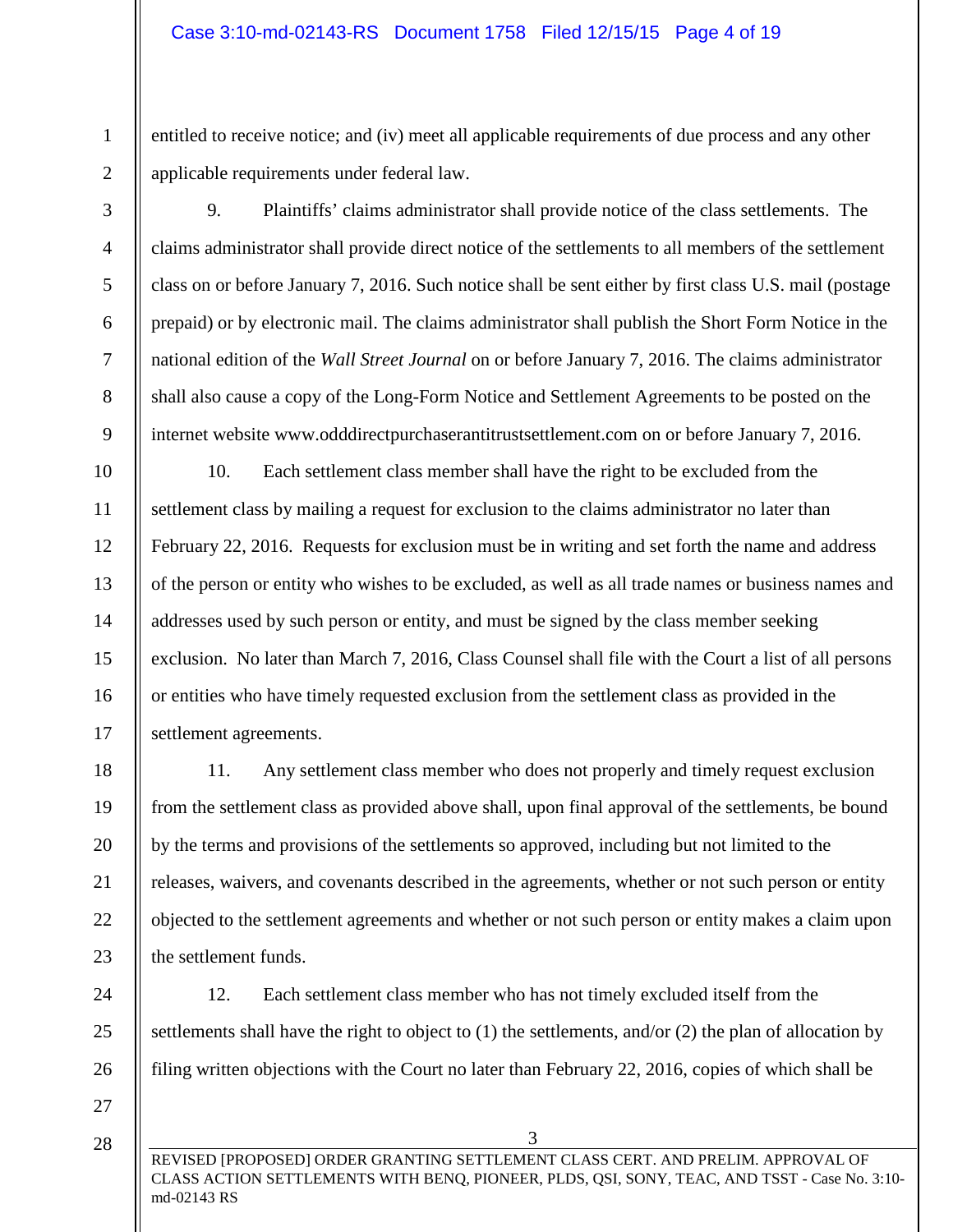| $\mathbf{1}$   | served on all counsel listed in the class notice. Failure to timely file and serve written objections                                                                                            |  |
|----------------|--------------------------------------------------------------------------------------------------------------------------------------------------------------------------------------------------|--|
| $\overline{2}$ | will preclude a class member from objecting to any or all of the settlements.                                                                                                                    |  |
| 3              | Each settlement class member as provided above shall have the right to appear at the<br>13.                                                                                                      |  |
| $\overline{4}$ | Fairness Hearing by filing a Notice of Intention to Appear no later than February 22, 2016, copies                                                                                               |  |
| 5              | of which shall be served on all counsel listed in the class notice.                                                                                                                              |  |
| 6              | 14.<br>The Court will conduct a Fairness Hearing on April 14, 2016 at 1:30 p.m. The                                                                                                              |  |
| 7              | Fairness Hearing will be conducted to determine the following:                                                                                                                                   |  |
| 8              | Whether each proposed settlement is fair, reasonable, and adequate and<br>a.                                                                                                                     |  |
| 9              | should be granted final approval;                                                                                                                                                                |  |
| 10             | Whether final judgment should be entered dismissing the claims of the<br>b.                                                                                                                      |  |
| 11             | settlement class against Settling Defendants;                                                                                                                                                    |  |
| 12             | Approval of the plan of allocation; and<br>$\mathbf{c}$ .                                                                                                                                        |  |
| 13             | Such other matters as the Court may deem appropriate.<br>d.                                                                                                                                      |  |
| 14             | 15.<br>Each member of the settlement class shall retain all rights and causes of action with                                                                                                     |  |
| 15             | respect to claims against any remaining Defendants (should there be any) other than Settling                                                                                                     |  |
| 16             | Defendants regardless of whether such member of the settlement class decides to remain in the                                                                                                    |  |
| 17             | settlement class or to exclude itself from the settlement class.                                                                                                                                 |  |
| 18             | All briefs, memoranda and papers in support of final approval of the settlements<br>16.                                                                                                          |  |
| 19             | shall be filed no later March 24, 2016.                                                                                                                                                          |  |
| 20             | Plaintiffs' Counsel and their designees are authorized to expend funds from the<br>17.                                                                                                           |  |
| 21             | escrow accounts to pay taxes, tax expenses, notice, and administration costs as set forth in the                                                                                                 |  |
| 22             | settlement agreements.                                                                                                                                                                           |  |
| 23             | All further direct purchaser class proceedings as to Settling Defendants are hereby<br>18.                                                                                                       |  |
| 24             | stayed except for any actions required to effectuate the settlements.                                                                                                                            |  |
| 25             | The Court retains exclusive jurisdiction over this action to consider all further<br>19.                                                                                                         |  |
| 26             | matters arising out of or connected with the settlements.                                                                                                                                        |  |
| 27             |                                                                                                                                                                                                  |  |
| 28             | 4                                                                                                                                                                                                |  |
|                | REVISED [PROPOSED] ORDER GRANTING SETTLEMENT CLASS CERT. AND PRELIM. APPROVAL OF<br>CLASS ACTION SETTLEMENTS WITH BENQ, PIONEER, PLDS, QSI, SONY, TEAC, AND TSST - Case No. 3:10-<br>md-02143 RS |  |
|                |                                                                                                                                                                                                  |  |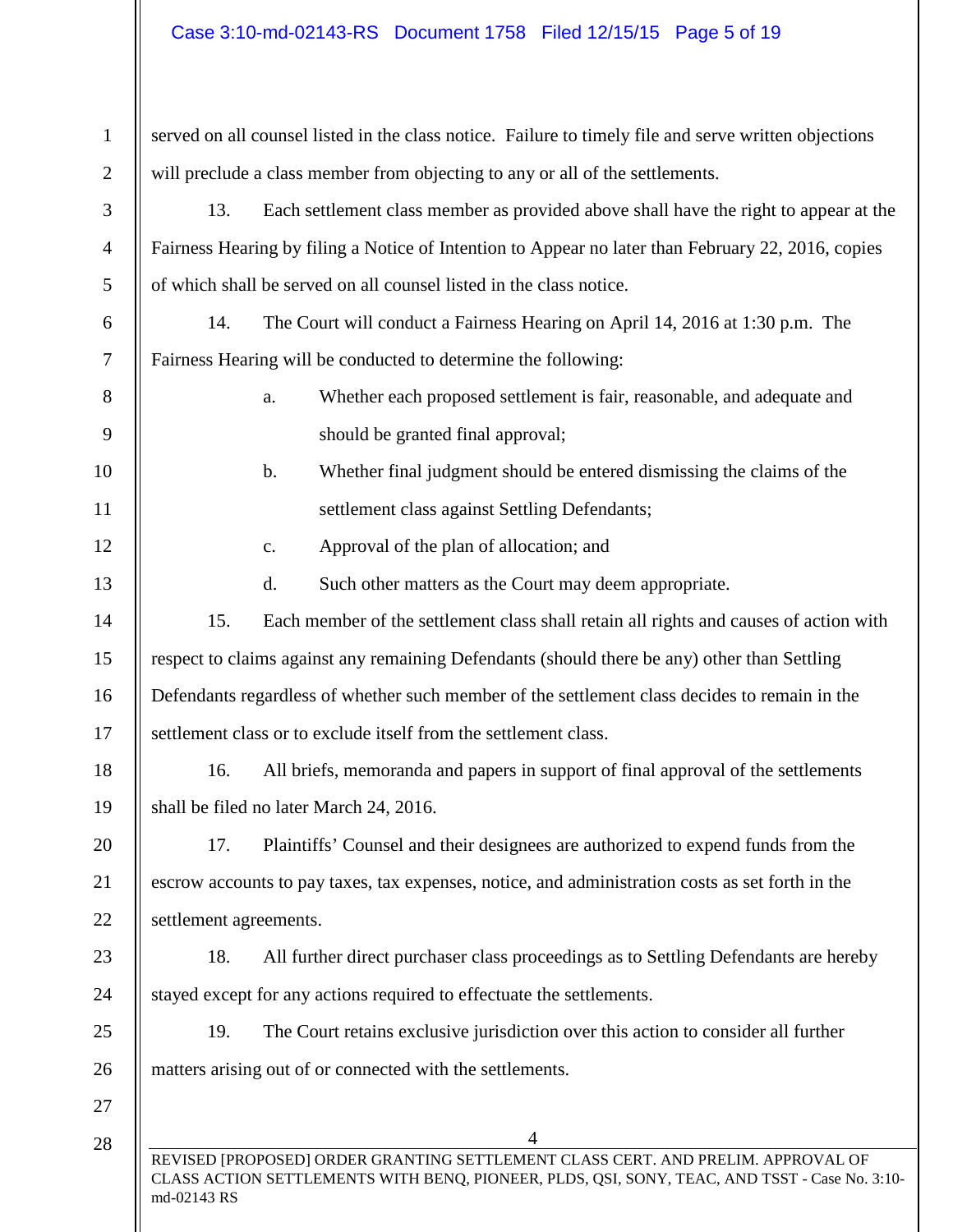| $\mathbf{1}$ | 20.                                                                                                  | On or before February 18, 2016, DPPs shall file their motion for attorney's fees,             |  |
|--------------|------------------------------------------------------------------------------------------------------|-----------------------------------------------------------------------------------------------|--|
| $\mathbf{2}$ | expenses, and incentive awards ("Fee Motion"). DPPs shall post the file-stamped version of the       |                                                                                               |  |
| 3            | Fee Motion on the class website within one day of its filing.                                        |                                                                                               |  |
| 4            | 21.<br>Class members shall have until March 10, 2016 to file any written objections to the           |                                                                                               |  |
| 5            | Fee Motion.                                                                                          |                                                                                               |  |
| 6            | 22.                                                                                                  | A hearing on the Fee Motion shall be held on April 14, 2016 at 1:30 p.m.                      |  |
| 7            | 23.                                                                                                  | Each class member shall have until March 7, 2016 to submit a claim, either by                 |  |
| 8            | mailing a completed claim form to Plaintiffs' claims administrator or by filling out an online claim |                                                                                               |  |
| 9            | form on the class website. Claims submitted in connection with the HLDS, Panasonic, and NEC          |                                                                                               |  |
| 10           | settlements will automatically be included in this second round of claim submission.                 |                                                                                               |  |
| 11           | 24.<br>Class Counsel shall have until March 24, 2016 to file a response to any objections to         |                                                                                               |  |
| 12           | the Fee Motion as well as a report on claims submitted.                                              |                                                                                               |  |
| 13           | IT IS SO ORDERED.                                                                                    |                                                                                               |  |
| 14           |                                                                                                      |                                                                                               |  |
| 15           |                                                                                                      | Hildd                                                                                         |  |
| 16           | Dated: 12/15/15                                                                                      |                                                                                               |  |
| 17           |                                                                                                      | Hon. Richard Seeborg<br><b>United States District Judge</b>                                   |  |
| 18           |                                                                                                      |                                                                                               |  |
| 19           |                                                                                                      |                                                                                               |  |
| 20           |                                                                                                      |                                                                                               |  |
| 21           |                                                                                                      |                                                                                               |  |
| 22           |                                                                                                      |                                                                                               |  |
| 23           |                                                                                                      |                                                                                               |  |
| 24           |                                                                                                      |                                                                                               |  |
| 25           |                                                                                                      |                                                                                               |  |
| 26           |                                                                                                      |                                                                                               |  |
| 27           |                                                                                                      |                                                                                               |  |
| 28           |                                                                                                      | 5<br>REVISED [PROPOSED] ORDER GRANTING SETTLEMENT CLASS CERT. AND PRELIM. APPROVAL OF         |  |
|              | md-02143 RS                                                                                          | CLASS ACTION SETTLEMENTS WITH BENQ, PIONEER, PLDS, QSI, SONY, TEAC, AND TSST - Case No. 3:10- |  |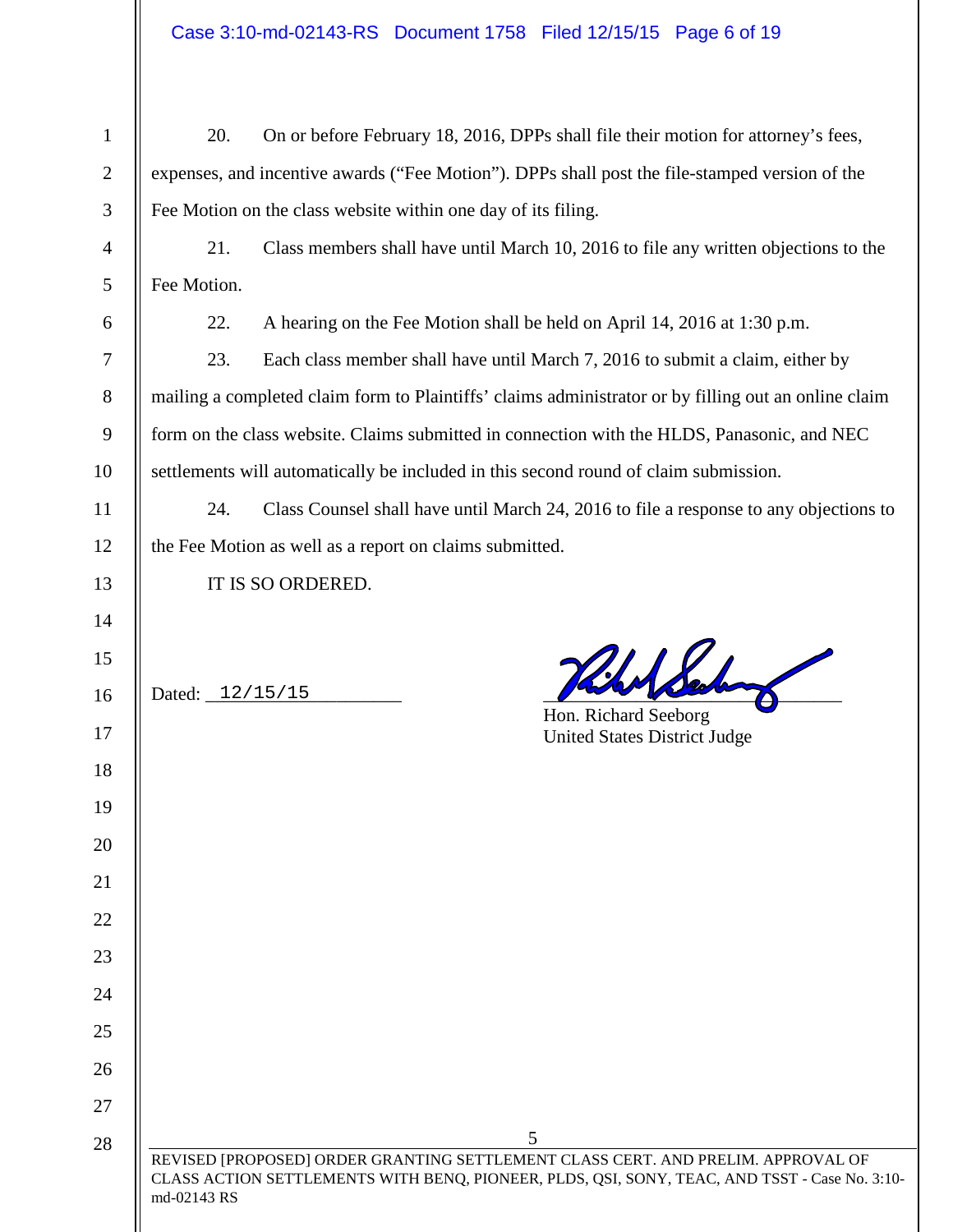Case 3:10-md-02143-RS Document 1758 Filed 12/15/15 Page 7 of 19

# **Exhibit A**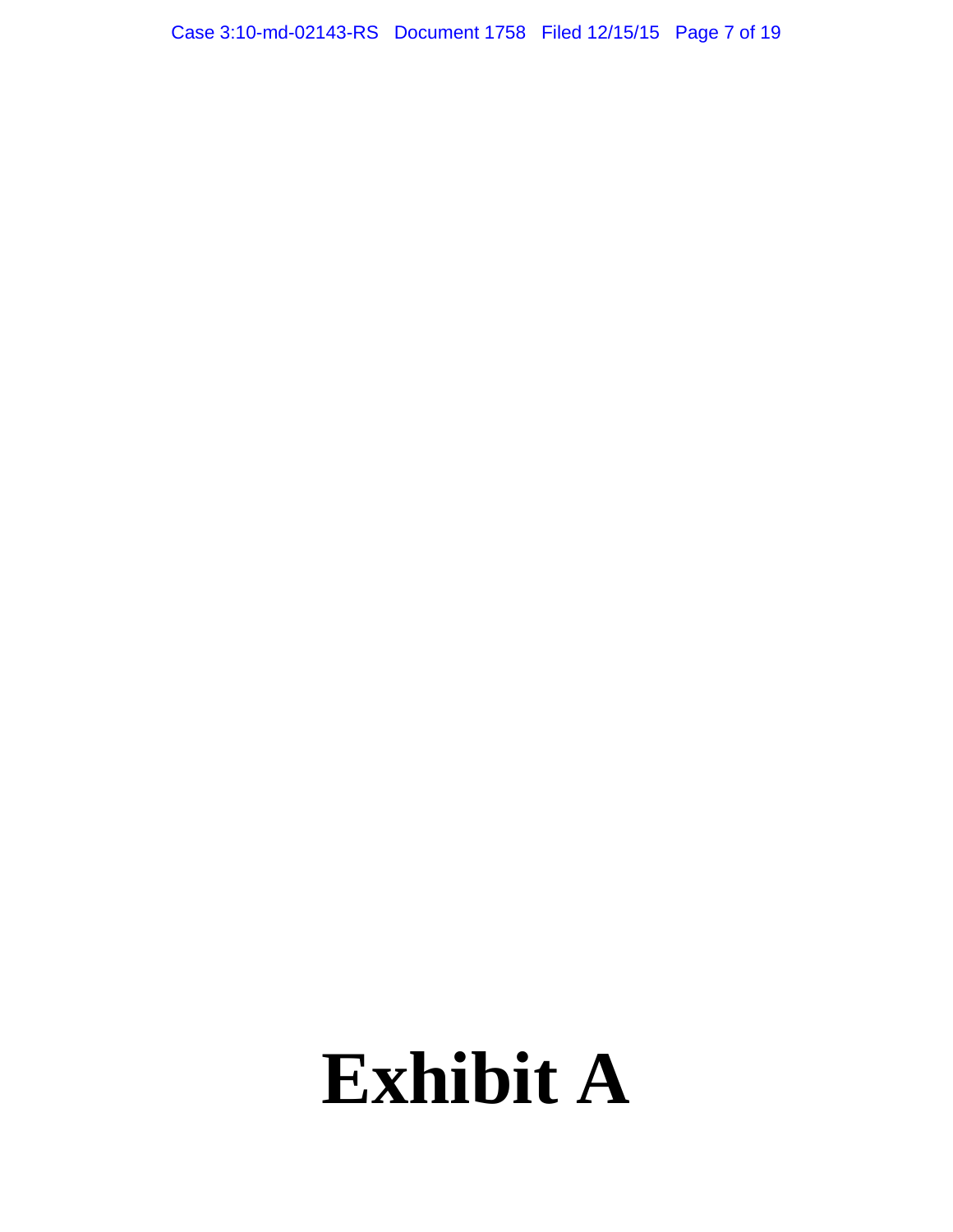# UNITED STATES DISTRICT COURT FOR THE NORTHERN DISTRICT OF CALIFORNIA **If You Bought An Optical Disk Drive, Class Action Settlements May Affect You.**

An Optical Disk Drive is any device which reads and/or writes data from and to an optical disk, including but not limited to, CD-ROMS, CD-recordable/rewritable, DVD-ROM, DVD-recordable/rewritable, Blu-Ray, Blu-Ray recordable/rewritable, HD-DVD, Super Multi-Drives and other combination drives, and optical disk drives designed to be attached externally to computers or other devices.

*A Federal Court authorized this Notice. This is not a solicitation from a lawyer.*

- A class action lawsuit brought on behalf of direct purchasers of Optical Disk Drives (ODDs) is currently pending.
- You previously received a similar notice regarding settlements with HLDS, NEC, and Panasonic. This notice is regarding settlements with the remaining defendants.

#### *IF YOU HAVE ALREADY SUBMITTED A CLAIM DURING THE FIRST ROUND OF CLAIMS IN THIS CASE (WHICH ENDED ON JUNE 22, 2015) AND YOUR CLAIM INFORMATION HAS NOT CHANGED, THEN YOU DO NOT NEED TO DO ANYTHING; YOUR CLAIM FOR THIS SECOND ROUND WILL BE AUTOMATICALLY ENTERED.*

- Plaintiffs claim that Defendants (listed below) and co-conspirators engaged in an unlawful conspiracy to fix, raise, maintain or stabilize the prices of ODDs. Plaintiffs further claim that direct purchasers from the Defendants of laptop and notebook computers that contain ODDs may recover for the effect that the ODD conspiracy had on the prices of these devices. Plaintiffs allege that, as a result of the unlawful conspiracy involving ODDs, they and other direct purchasers paid more for ODDs than they would have paid absent the conspiracy. Defendants deny Plaintiffs' claims.
- Settlements have been reached with the following groups of defendants: (1) Koninklijke Philips Electronics N.V.; Lite-On It Corp.; Philips & Lite-On Digital Solutions Corp.; and Philips & Lite-On Digital Solutions USA, Inc. (collectively, "PLDS"); (2) Samsung Electronics Co., Ltd.; Samsung Electronics America, Inc.; Toshiba Corp.; Toshiba America Information Systems, Inc. (TAIS); Toshiba Samsung Storage Technology Corp.; and Toshiba Samsung Storage Technology Korea Corp. (collectively, "TSST"); (3) Sony Corp.; Sony Optiarc, Inc.; Sony Optiarc America, Inc.; Sony NEC Optiarc Inc.; and Sony Electronics, Inc. (collectively, "Sony"); (4) BenQ Corp. and BenQ America Corp. (collectively, "BenQ"); (5) TEAC Corp. and TEAC America, Inc. (collectively, "TEAC"); (6) Quanta Storage Inc. and Quanta Storage America, Inc. (collectively, "QSI"); and (7) Pioneer Corp.; Pioneer North America, Inc; Pioneer Electronics (USA) Inc.; and Pioneer High Fidelity Taiwan Co., Ltd. (collectively, "Pioneer"). These seven groups are referred to collectively as "Settling Defendants."
- Your legal rights will be affected whether you act or don't act. This Notice includes information on the settlements, the claim process, attorney's fees, and the lawsuit. Please read the entire Notice carefully.

#### **These Rights and Options – and deadlines to exercise them – are explained in this Notice**

You can file a claim form *see* Question 8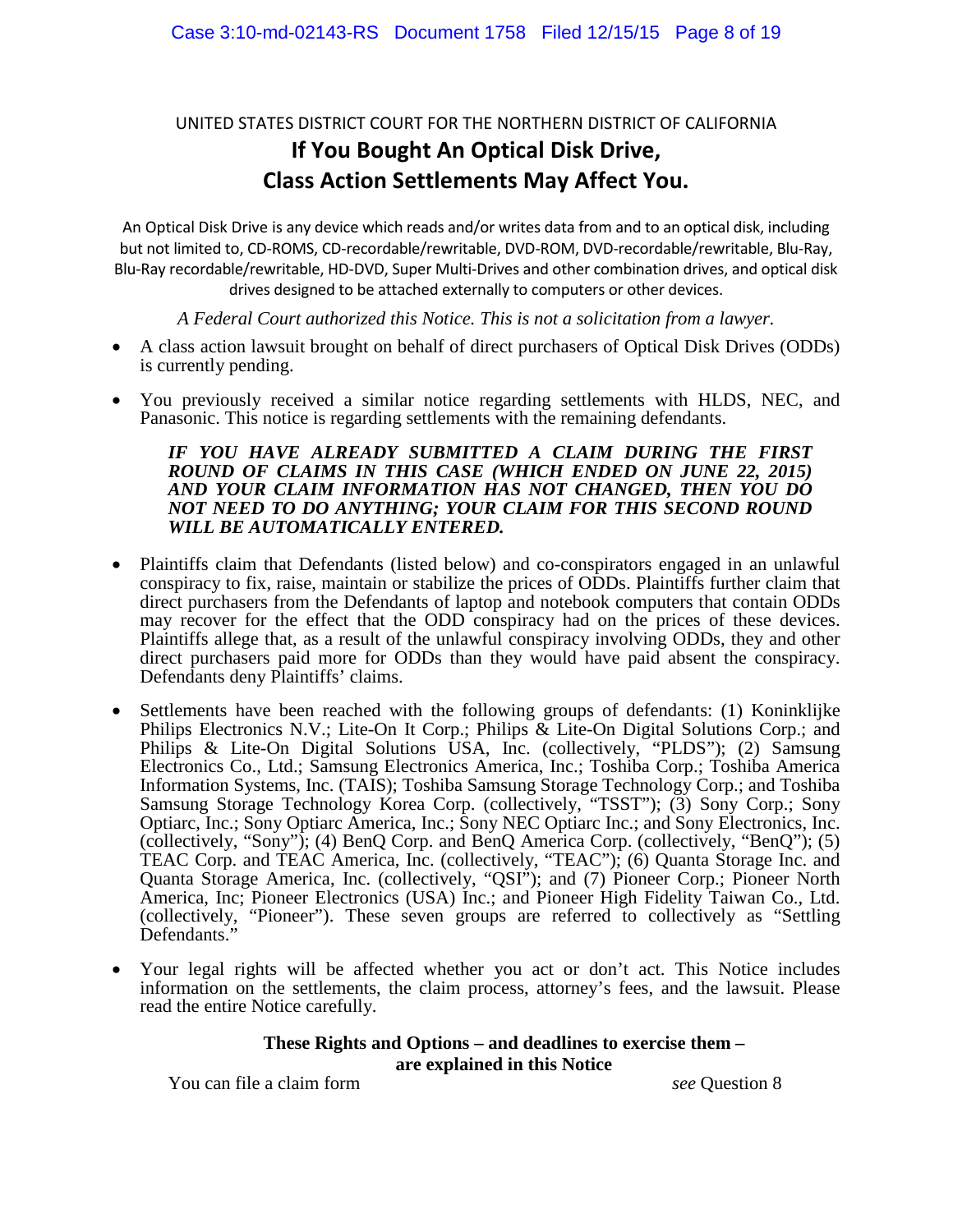# Case 3:10-md-02143-RS Document 1758 Filed 12/15/15 Page 9 of 19

|                          | You can object or comment on the settlements                                             | see Question 9  |
|--------------------------|------------------------------------------------------------------------------------------|-----------------|
|                          | You may also exclude yourself from the settlements                                       | see Question 9  |
|                          | You may go to a hearing and comment on the settlements                                   | see Question 13 |
|                          | The Court in charge of this case still has to decide whether to approve the settlements. |                 |
| <b>Basic Information</b> | WHAT THIS NOTICE CONTAINS                                                                |                 |
|                          | 1. Why did I get this Notice?                                                            |                 |
|                          | 2. Who are the Defendant companies?                                                      |                 |
|                          | 3. What is this lawsuit about?                                                           |                 |
|                          | 4. What are Optical Disk Drives and Optical Disk Drive Products?                         |                 |
|                          | 5. What is a class action?                                                               |                 |
|                          |                                                                                          |                 |
|                          | 6. How do I know if I'm part of the Settlement Classes?                                  |                 |
|                          | 7. What do the settlements provide?                                                      |                 |
|                          | 8. When can I get a payment?                                                             |                 |
|                          | 9. What are my rights in the Settlement Classes?                                         |                 |
|                          | 10. What am I giving up to stay in the Settlement Classes?                               |                 |
|                          | 11. When and where will the Court decide whether to approve the settlements?             |                 |
|                          | 12. Do I have to come to the hearing?                                                    |                 |
|                          | 13. May I speak at the hearing?                                                          |                 |
|                          |                                                                                          |                 |
|                          | 14. Do I have a lawyer in the case?                                                      |                 |
|                          | 15. How will the lawyers be paid?                                                        |                 |
|                          |                                                                                          |                 |
|                          | 16. How do I get more information?                                                       |                 |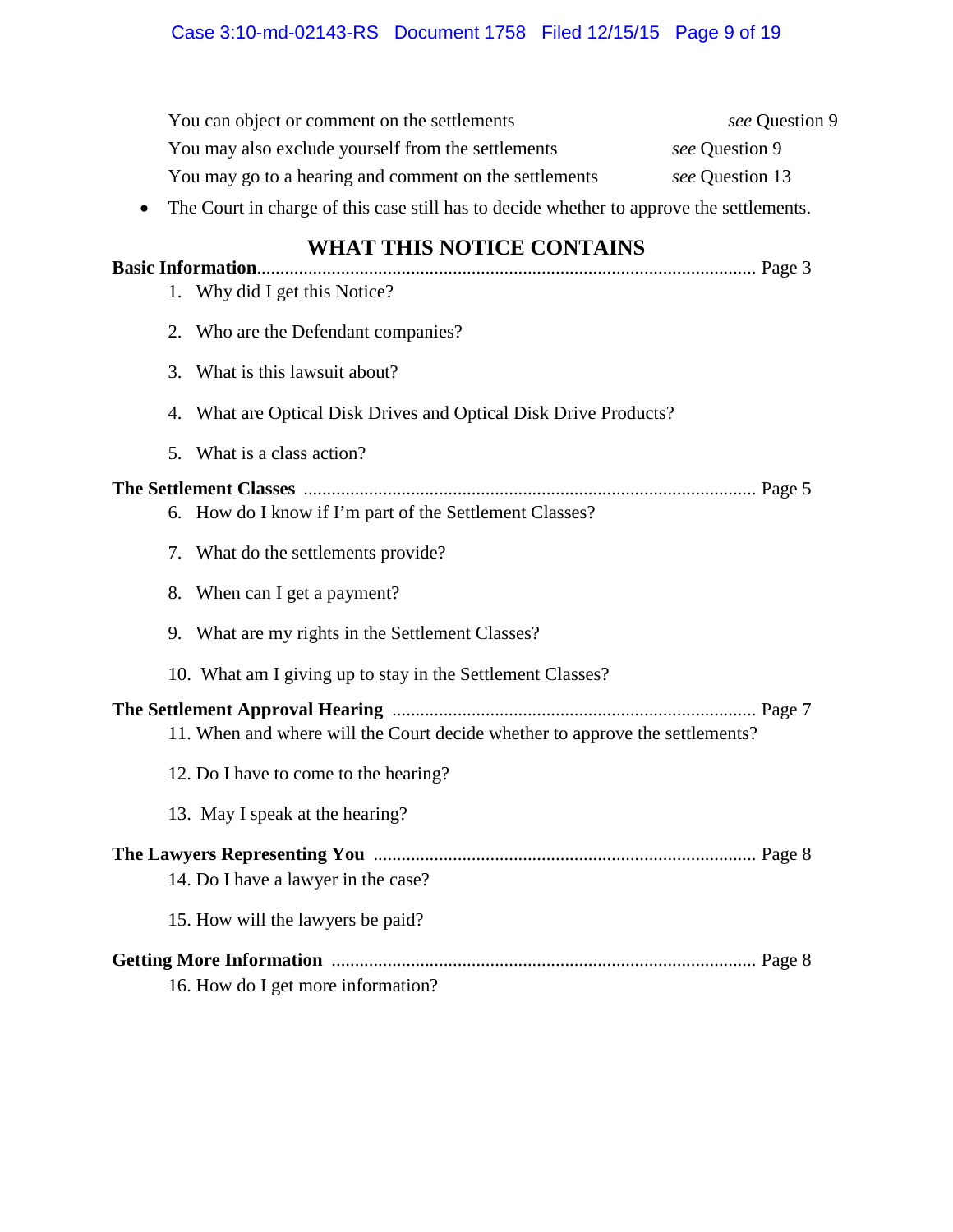## **BASIC INFORMATION**

#### **1. Why did I get this Notice?**

You or your company may have directly purchased Optical Disk Drives (ODDs) from January 1, 2004 until at least January 1, 2010. For purposes of these settlements, a direct purchaser is a person or business who bought an ODD directly from one or more of the Defendants, coconspirators, affiliates, or subsidiaries themselves, as opposed to an intermediary (such as a retail store).

You have the right to know about the litigation and about your legal rights and options before the Court decides whether to approve the settlements.

The Notice explains the litigation, the settlements, and your legal rights.

The Court in charge of the case is the United States District Court for the Northern District of California, and the case is called *In re Optical Disk Drive Products Antitrust Litigation*, MDL No. 2143. The people who sued are called Plaintiffs and the companies they sued are called Defendants.

### **2. Who are the Defendant companies?**

The Defendant companies include: Sony Corporation; Sony Optiarc Inc.; NEC Corporation; Sony NEC Optiarc Inc.; Sony Optiarc America Inc.; Sony Computer Entertainment America, Inc.; Sony Electronics, Inc.; LG Electronics Inc.; LG Electronics USA, Inc.; Hitachi, Ltd.; Hitachi-LG Data Storage, Inc.; Hitachi-LG Data Storage Korea, Inc.; Toshiba Corporation; Toshiba America Information Systems, Inc.; Samsung Electronics Co. Ltd.; Samsung Electronics America, Inc.; Toshiba Samsung Storage Technology Corp.; Toshiba Samsung Storage Technology Korea Corp.; Lite-On IT Corp. of Taiwan; Koninklijke Philips Electronics N.V.; Philips & Lite-On Digital Solutions Corp.; Philips & Lite-On Digital Solutions USA, Inc.; BenQ Corporation; BenQ America Corporation; TEAC Corporation; TEAC America, Inc.; Quanta Storage, Inc.; Quanta Storage America, Inc.; Panasonic Corporation; Panasonic Corporation of North America; Pioneer Corp.; Pioneer North America, Inc.; Pioneer Electronics (USA) Inc.; and Pioneer High Fidelity Taiwan Co., Ltd.

## **3. What is this lawsuit about?**

The lawsuit alleges that Defendants and co-conspirators conspired to raise and fix the prices of ODDs for six years, resulting in overcharges to direct purchasers of those ODDs and certain products containing ODDs. The complaint describes how the Defendants and co-conspirators allegedly violated the U.S. antitrust laws by establishing a global cartel that set artificially high prices for, and restricted the supply of ODDs. Defendants deny Plaintiffs allegations. The Court has not decided who is right.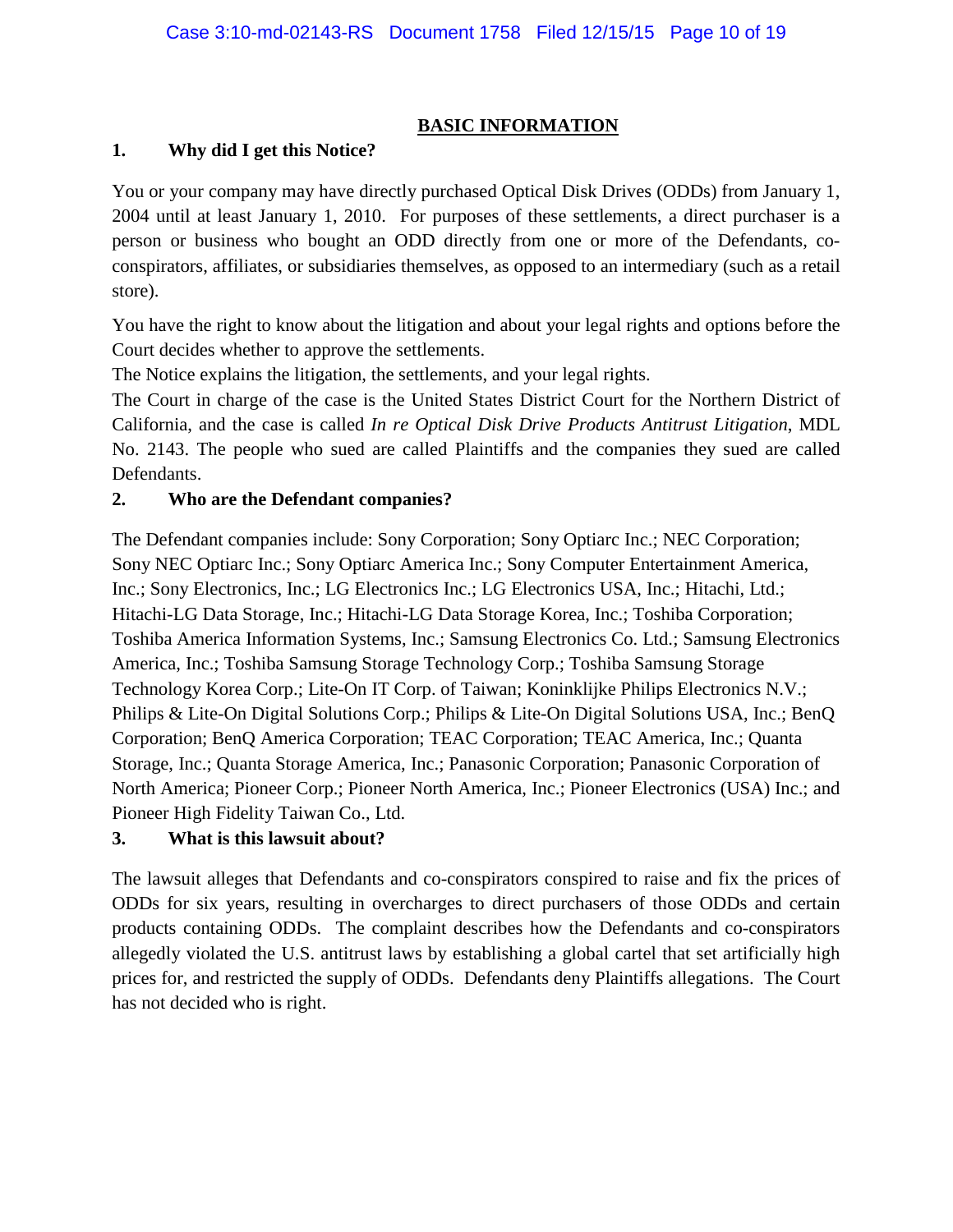#### **4. What are Optical Disk Drives and Optical Disk Drive Products?**

For the purposes of the Settlement, "Optical Disk Drives" or "ODDs" are defined to mean any device which uses laser light (or electromagnetic wavelength) to read and/or write data to or from an optical disc. ODDs consist of both internal drives built to be incorporated or inserted into electronic devices (including notebook and desktop computers, and Microsoft Xboxes) and external drives that attach to a notebook or desktop computer or other electronic device by means of an external interface, such as a Universal Serial Bus ("USB") connection. ODDs utilize the following optical disc formats: (a) compact discs ("CDs"), such as CD-ROMs or CDrecordable/rewritable discs ("CD-R/RWs"); (b) digital versatile discs ("DVDs"), such as DVD-ROMs or DVD-recordable/rewritable discs ("DVD±R/RWs"); (c) Blu-ray products, such as Bluray discs ("BDs") and Blu-ray-recordable/rewritable discs ("BDR"/"BD-RWs"); (d) High Definition DVDs ("HD-DVDs"); and (e) Super Multi-Drives or other combination drives that read from and/or write to various types of the foregoing media.

#### **5. What is a class action?**

In a class action, one or more people, called class representatives, sue on behalf of people who have similar claims. All these people are members of the class, except for those who exclude themselves from the class.

Important information about the case will be posted on the website, www.ODDDirectPurchaserAntitrustSettlement.com as it becomes available. Please check the website to be kept informed about any future developments.

#### **THE SETTLEMENT CLASSES**

#### **6. How do I know if I'm part of the Settlement Classes?**

The settlement classes include persons and entities who, from January 1, 2004 until at least January 1, 2010, directly purchased an ODD in the United States from any Defendant or subsidiary or affiliate thereof, or any co-conspirator ("Settlement Class"). As used herein the term "ODD" includes (a) a drive sold by a Defendant or its subsidiary or affiliate as a separate unit that is to be inserted into, or incorporated in, an electronic device; (b) a drive sold by a Defendant or its subsidiary or affiliate as a separate unit that is to be attached to an electronic device through an external interface such as a Universal Serial Bus connection; and (c) an internal drive sold as a component of a laptop or desktop computer by a Defendant or its subsidiary or affiliate.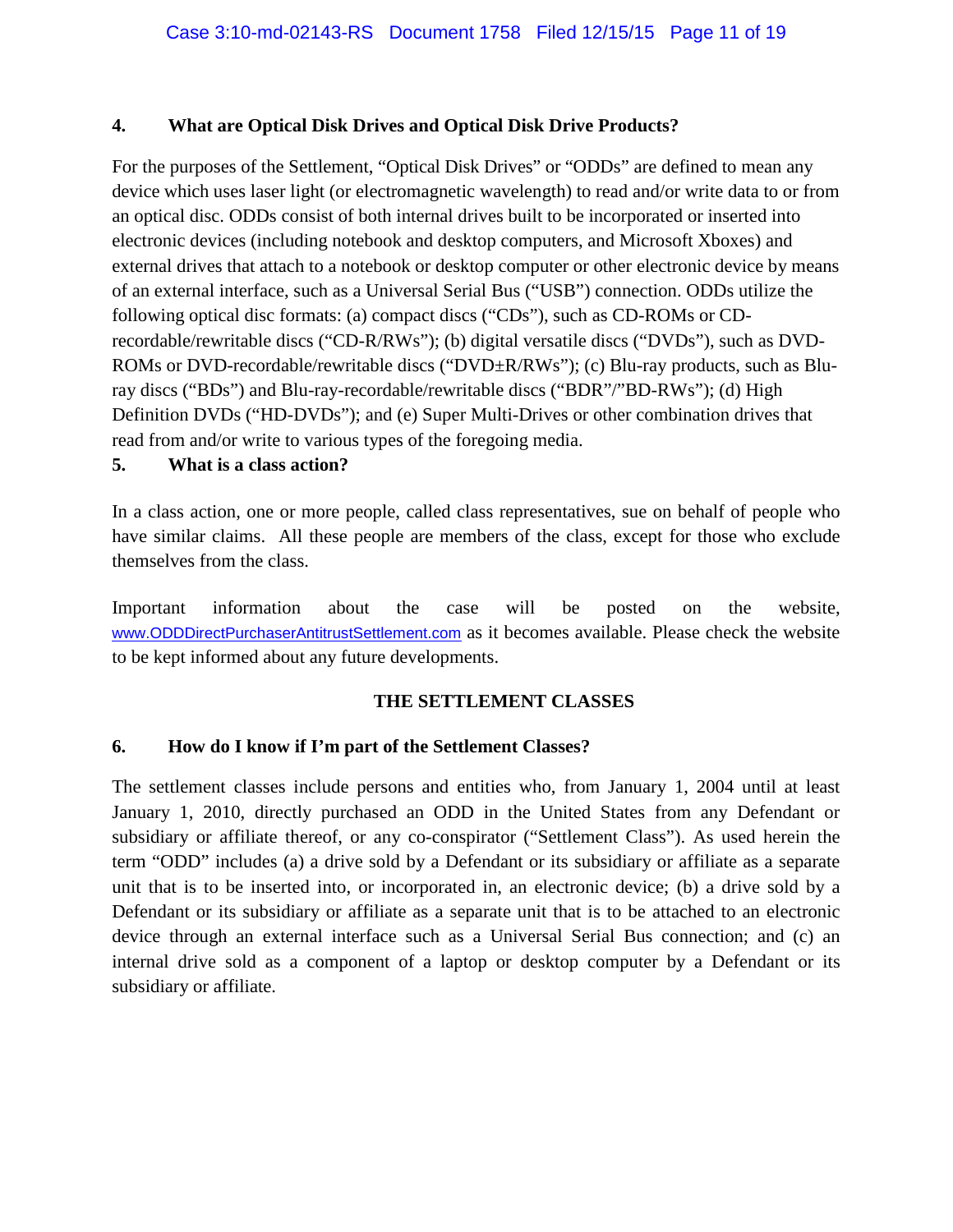#### **7. What do the settlements provide?**

| <b>DEFENDANT GROUP</b> | <b>SETTLEMENT</b><br><b>AMOUNT</b> |
|------------------------|------------------------------------|
| <b>PLDS</b>            | \$15,000,000                       |
| <b>TSST</b>            | \$9,200,000                        |
| Sony                   | \$6,000,000                        |
| <b>BenO</b>            | \$875,000                          |
| <b>TEAC</b>            | \$1,325,000                        |
| QSI                    | \$400,000                          |
| Pioneer                | \$4,200,000                        |
| <b>Total:</b>          | \$37,000,000                       |

The settlements provide for payments in the following amounts:

The settlements also provide for the production of witnesses. In addition, Settling Defendants' sales remain in the case for the purpose of computing damages against any potential remaining defendant. Finally, some of the settlements provide that a portion of the settlement fund, subject to Court approval, may be used to pay expenses incurred in the litigation for prosecution of the action on behalf of the Settlement Class against any remaining defendants. Plaintiffs have settled with all remaining defendants, references herein to "remaining defendants" will only be applicable if the Court does not grant final approval to one or more of the settlements.

> More details are in the Settlement Agreements, available at www.ODDDirectPurchaserAntitrustSettlement.com

#### **8. When can I get a payment?**

There is a proof of claim form ("Claim Form") available on the class website at www.ODDDirectPurchaserAntitrustSettlement.com that has been approved by the Court. All Claim Forms must be postmarked or submitted online no later than **March 7, 2016**. Claims may be submitted online at www.ODDDirectPurchaserAntitrustSettlement.com. Additional Claim Forms may be obtained at www.ODDDirectPurchaserAntitrustSettlement.com, by calling 1-888-270-0759, or writing to ODD Direct Settlement, P.O. Box 808054, Petaluma, CA 94975-8054. Please do not contact the Court about claim administration. **If you have already submitted a claim during the first round of claims in this case (which ended on June 22, 2015) and your claim information has not changed, then you do not need to do anything, your claim for this second round will automatically be entered.** To confirm that your prior claim has been successfully filed and/or make any changes to your prior claim, please contact the Claims Administrator at 1-888-270-0759 or info@odddirectpurchaserantitrustsettlement.com by March 7, 2016.

The Settlement Funds will be allocated on a *pro rata* basis based on the dollar value of each class member's purchase(s) of ODDs in proportion to the total claims filed. In determining the *pro rata*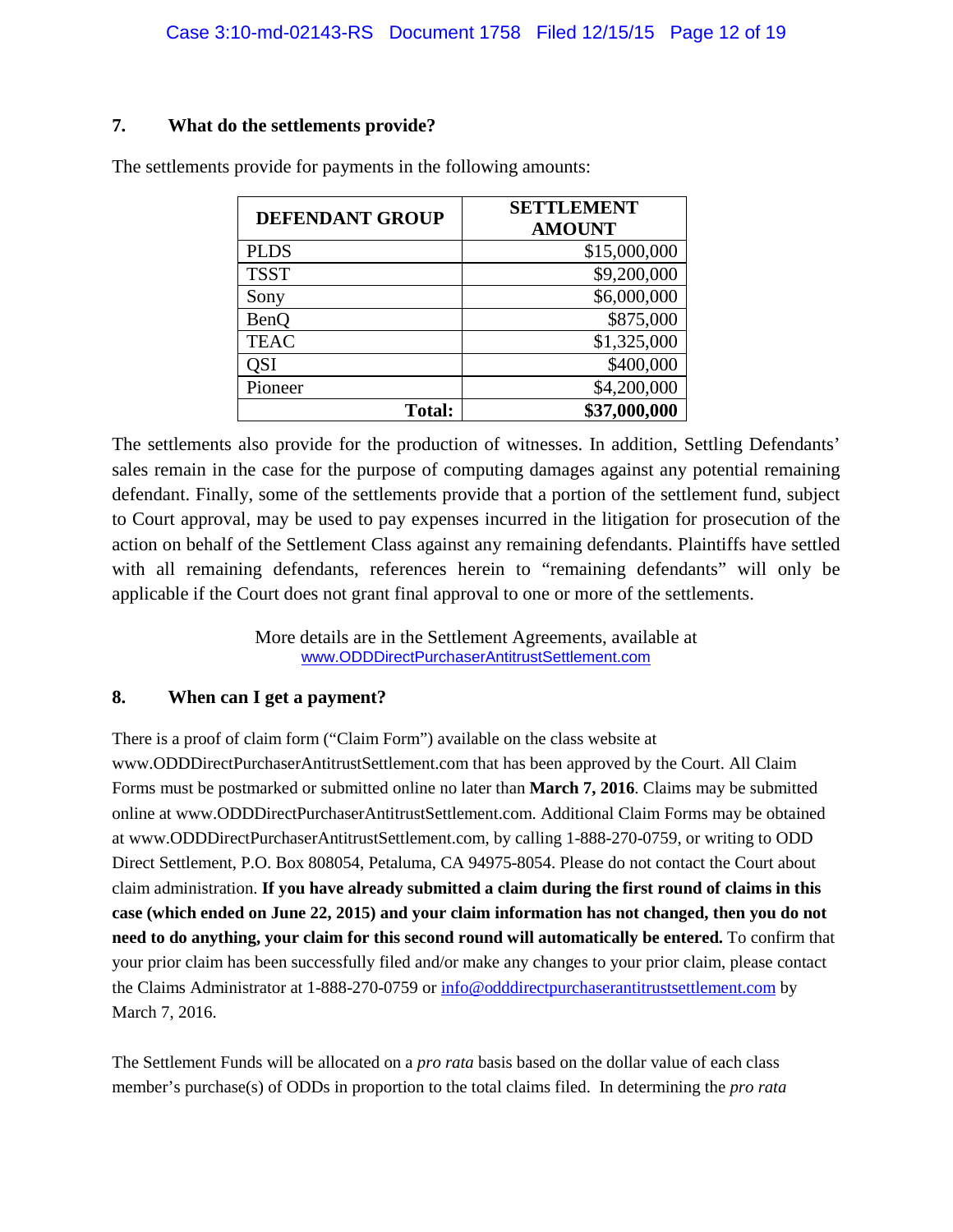allocation of Settlement Funds, purchases of stand-alone ODDs will be valued at 100% of their purchase price. For purchases of electronic devices containing an ODD (desktop computers or laptop computers), the *pro rata* calculation will factor in the proportionate value of the ODD contained in the product. The resulting percentages will be multiplied by the net Settlement Fund (total settlements minus all costs, attorneys' fees, and expenses) to determine each claimant's *pro rata* share of the Settlement Fund.

#### **9. What are my rights in the Settlement Classes?**

**Remain in the Settlement Classes**: If you wish to remain a member of the Settlement Classes you do not need to take any action at this time.

**Get out of the Settlement Classes**: If you wish to keep any of your rights to sue any of the Settling Defendants about claims concerning the manufacture, supply, distribution, sale or pricing of ODDs, other than claims for product liability, personal injury or breach of contract claims not related to the allegations in this case, you must exclude yourself from those particular Settlement Classes. You will not get any money from the settlements that you request exclusion from.

To exclude yourself from the Settlement Classes, you must send a letter that includes the following:

- Your name, address and telephone number;
- A statement saying that you want to be excluded from *In re Optical Disk Drive Products Antitrust Litigation*, MDL No. 2143, PLDS Settlement, TSST Settlement, Sony Settlement, BenQ Settlement, TEAC Settlement, QSI Settlement, and/or Pioneer Settlement.
- Your signature.

You must mail your exclusion request, postmarked no later than February 22, 2016, to:

ODD Claims Administrator c/o Gilardi & Co. LLC P.O. Box 6002 Larkspur, CA 94977-6002

**Remain in the Settlement Classes and Object**: If you have comments about, or disagree with, any aspect of the settlements, you may express your views to the Court by writing to the address below. The written response needs to include your name, address, telephone number, the case name and number (*In re Optical Disk Drive Products Antitrust Litigation*, MDL No. 2143), a brief explanation of your reasons for objecting, and your signature. The response must be postmarked no later than February 22, 2016 and mailed to: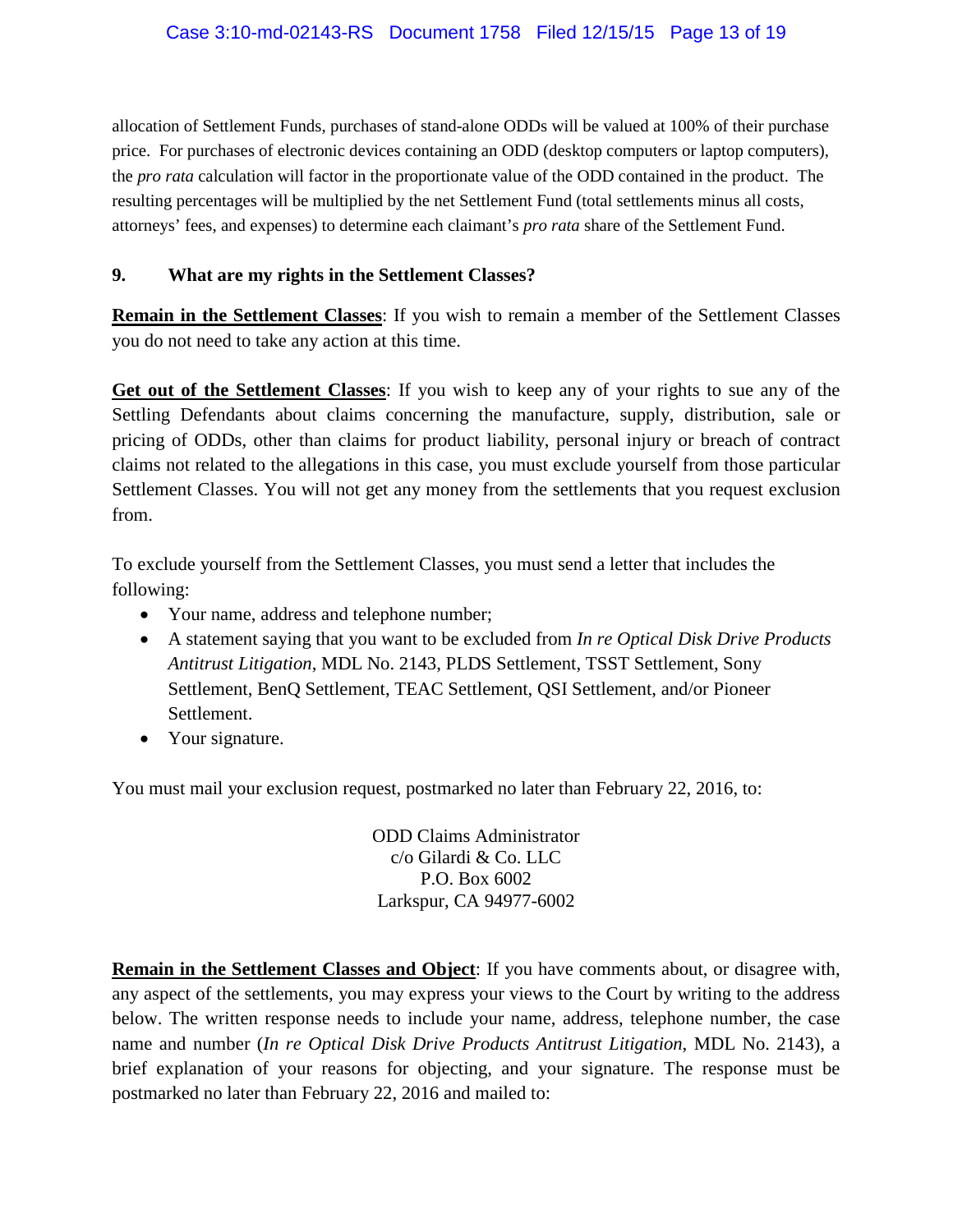| <b>COURT</b>                                                                                                                                                                                                         | <b>INTERIM LEAD COUNSEL</b>                                                                                                    | <b>COUNSEL FOR PLDS</b>                                                                                         |
|----------------------------------------------------------------------------------------------------------------------------------------------------------------------------------------------------------------------|--------------------------------------------------------------------------------------------------------------------------------|-----------------------------------------------------------------------------------------------------------------|
| Honorable Richard Seeborg<br><b>United States District Court</b><br>Northern District of California<br><b>San Francisco Division</b><br>450 Golden Gate Avenue<br>Courtroom 3, 17th floor<br>San Francisco, CA 94102 | Guido Saveri<br>R. Alexander Saveri<br>SAVERI & SAVERI, INC.<br>706 Sansome Street<br>San Francisco, CA 94111                  | Evan Werbel<br><b>BAKER BOTTS LLP</b><br>1299 Pennsylvania Ave. NW<br>Washington, DC 20004                      |
| <b>COUNSEL FOR TSST</b>                                                                                                                                                                                              | <b>COUNSEL FOR SONY</b>                                                                                                        | <b>COUNSEL FOR BENQ</b>                                                                                         |
| Daniel Murray Wall<br>Belinda S. Lee<br>Brendan A. Mcshane<br><b>LATHAM &amp; WATKINS LLP</b><br>505 Montgomery St., Ste. 2000<br>San Francisco, CA 94111                                                            | John F. Cove, Jr.<br><b>BOIES SCHILLER &amp; FLEXNER</b><br><b>LLP</b><br>1999 Harrison Street, Suite 900<br>Oakland, CA 94612 | Joel B. Kleinman<br>Lisa M. Kaas<br>DICKSTEIN SHAPIRO LLP<br>1825 Eye Street NW<br>Washington, DC 20006-540     |
| <b>COUNSEL FOR TEAC</b>                                                                                                                                                                                              | <b>COUNSEL FOR QSI</b>                                                                                                         | <b>COUNSEL FOR PIONEER</b>                                                                                      |
| Mary Ellen Hennessy<br><b>KATTEN MUCHIN</b><br><b>ROSENMAN LLP</b><br>525 W. Monroe Street<br>Chicago, IL 60661-3693                                                                                                 | Keith A. Walter, Jr.<br>DRINKER BIDDLE & REATH<br><b>LLP</b><br>222 Delaware Avenue, Suite 1410<br>Wilmington, DE 19801        | Eric P. Enson<br><b>JONES DAY</b><br>555 South Flower Street,<br><b>Fiftieth Floor</b><br>Los Angeles, CA 90071 |
| <b>COUNSEL FOR SAMSUNG</b>                                                                                                                                                                                           |                                                                                                                                |                                                                                                                 |
| <b>Ian Simmons</b><br>James M. Pearl<br>O'MELVENY & MYERS LLP<br>1625 Eye Street, NW<br>Washington, DC 20006                                                                                                         |                                                                                                                                |                                                                                                                 |

## **10. What am I giving up to stay in the Settlement Classes?**

Unless you exclude yourself from the Settlement Classes, you can't sue Settling Defendants, or be part of any other lawsuit against Settling Defendants, about the legal issues in this case. It also means that all of the decisions by the Court will bind you. The "Release of Claims" includes any causes of actions asserted or that could have been asserted in the lawsuit, as described more fully in the Settlement Agreements. The Settlement Agreements are available at www.ODDDirectPurchaserAntitrustSettlement.com**.**

#### **THE SETTLEMENT APPROVAL HEARING**

## **11. When and where will the Court decide whether to approve the settlements?**

The Court will hold a Fairness Hearing at 1:30 p.m. on April 14, 2016, at United States District Courthouse, 450 Golden Gate Avenue, Courtroom 3, 17th floor, San Francisco, California,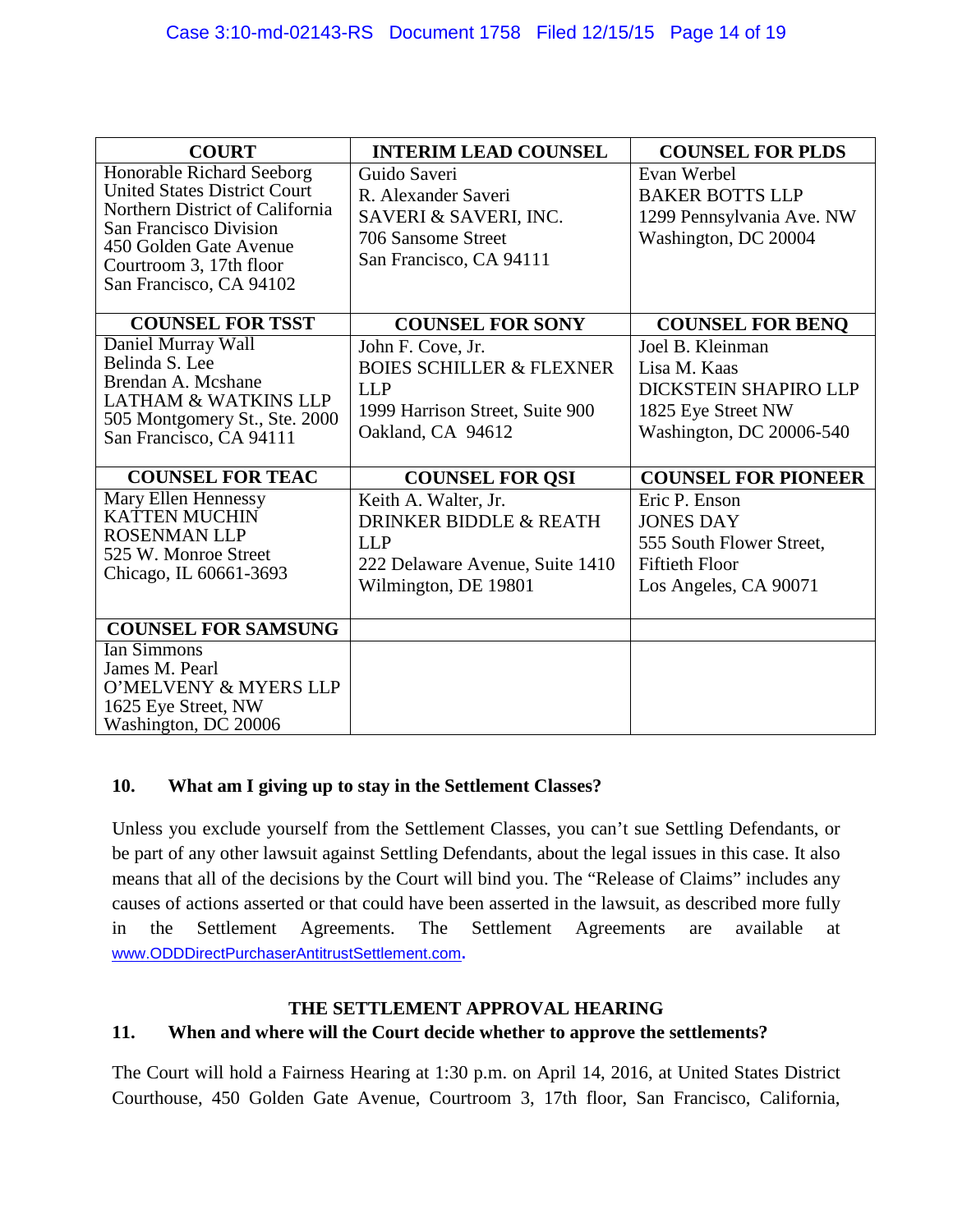94102. The hearing may be moved to a different date or time without additional notice, so it is a good idea to check the Settlement Class website for information. At this hearing, the Court will consider whether the settlements are fair, reasonable and adequate. If there are objections or comments, the Court will consider them at that time. After the hearing, the Court will decide whether to approve the settlements. We do not know how long these decisions will take.

#### **12. Do I have to attend the hearing?**

No. Interim Lead Counsel will answer any questions the Court may have. But, you are welcome to come at your own expense. If you send an objection or comment, you don't have to come to Court to talk about it. As long as you mailed your written objection on time, the Court will consider it. You may also pay another lawyer to attend, but it's not required.

### **13. May I speak at the hearing?**

If you want your own lawyer instead of Interim Lead Counsel to speak at the Final Approval Hearing, you must give the Court a paper that is called a "Notice of Appearance." The Notice of Appearance should include the name and number of the lawsuit (*In re Optical Disk Drive Products Antitrust Litigation*, MDL No. 2143), and state that you wish to enter an appearance at the Fairness Hearing. It also must include your name, address, telephone number, and signature. Your "Notice of Appearance" must be postmarked no later than February 22, 2016. You cannot speak at the Hearing if you previously asked to be excluded from the Settlement.

The Notice of Appearance must be sent to the addresses listed in Question 9.

#### **THE LAWYERS REPRESENTING YOU**

## **14. Do I have a lawyer in the case?**

Yes. The Court has appointed the law firm of Saveri & Saveri, Inc. to represent you as "Interim" Lead Counsel." You do not have to pay Interim Lead Counsel. If you want to be represented by your own lawyer, and have that lawyer appear in court for you in this case, you may hire one at your own expense.

#### **15. How will the lawyers be paid?**

Class Counsel's Motion for Attorneys' Fees, Costs, and Incentive Awards will be on file with the Court and will be available at www.ODDDirectPurchaserAntitrustSettlement.com on February 18, 2016. Class Counsel will ask the Court for attorneys' fees not exceeding one-third (33.3%) of the Settlement Fund plus reimbursement of their costs and expenses, in accordance with the provisions of the Settlement Agreements. Class Counsel will also ask for incentive awards for the named plaintiffs. The Court has set a hearing on Class Counsel's Motion for Attorneys' Fees, Costs, and Incentive Awards for April 14, 2016 at 1:30 p.m. in Courtroom 3. Any comments or objections to Plaintiffs' Motion for Attorneys' Fees, Costs, and Incentive Awards must be **filed**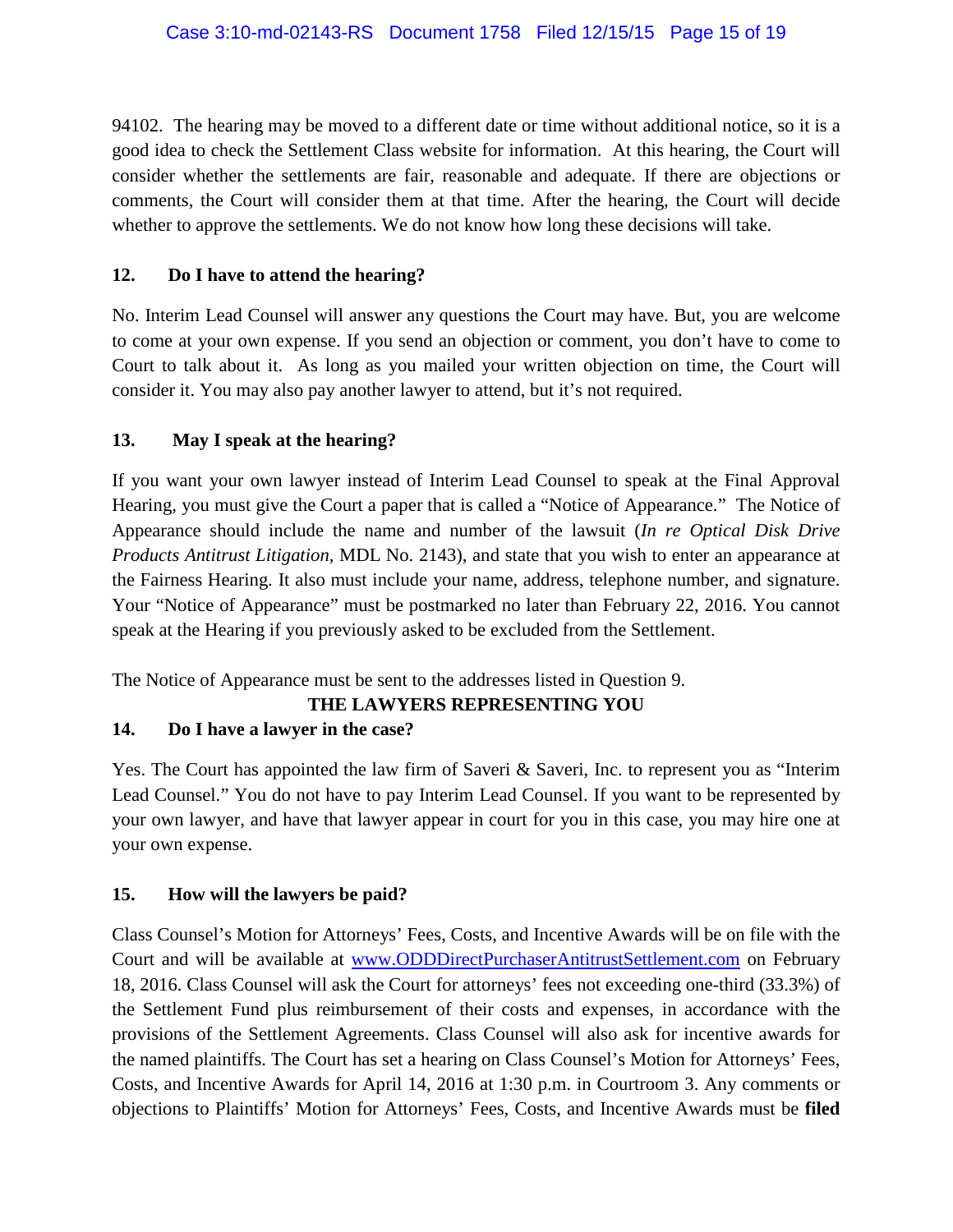with the Court (Honorable Richard Seeborg, United States District Court, Northern District of California, 450 Golden Gate Avenue, Courtroom 3, 17th floor, San Francisco, CA 94102) on or before March 10, 2016.

#### **GETTING MORE INFORMATION**

## **16. How do I get more information?**

This Notice summarizes the lawsuit and the settlements. You can get more information about the lawsuit and settlements at www.ODDDirectPurchaserAntitrustSettlement.com**,** by calling 1-888- 270-0759, or writing to ODD Claims Administrator, c/o Gilardi & Co. LLC., P.O. Box 6002, Larkspur, CA 94977-6002. Please do not contact the Court about this case.

Dated: January 7, 2016 BY ORDER OF THE COURT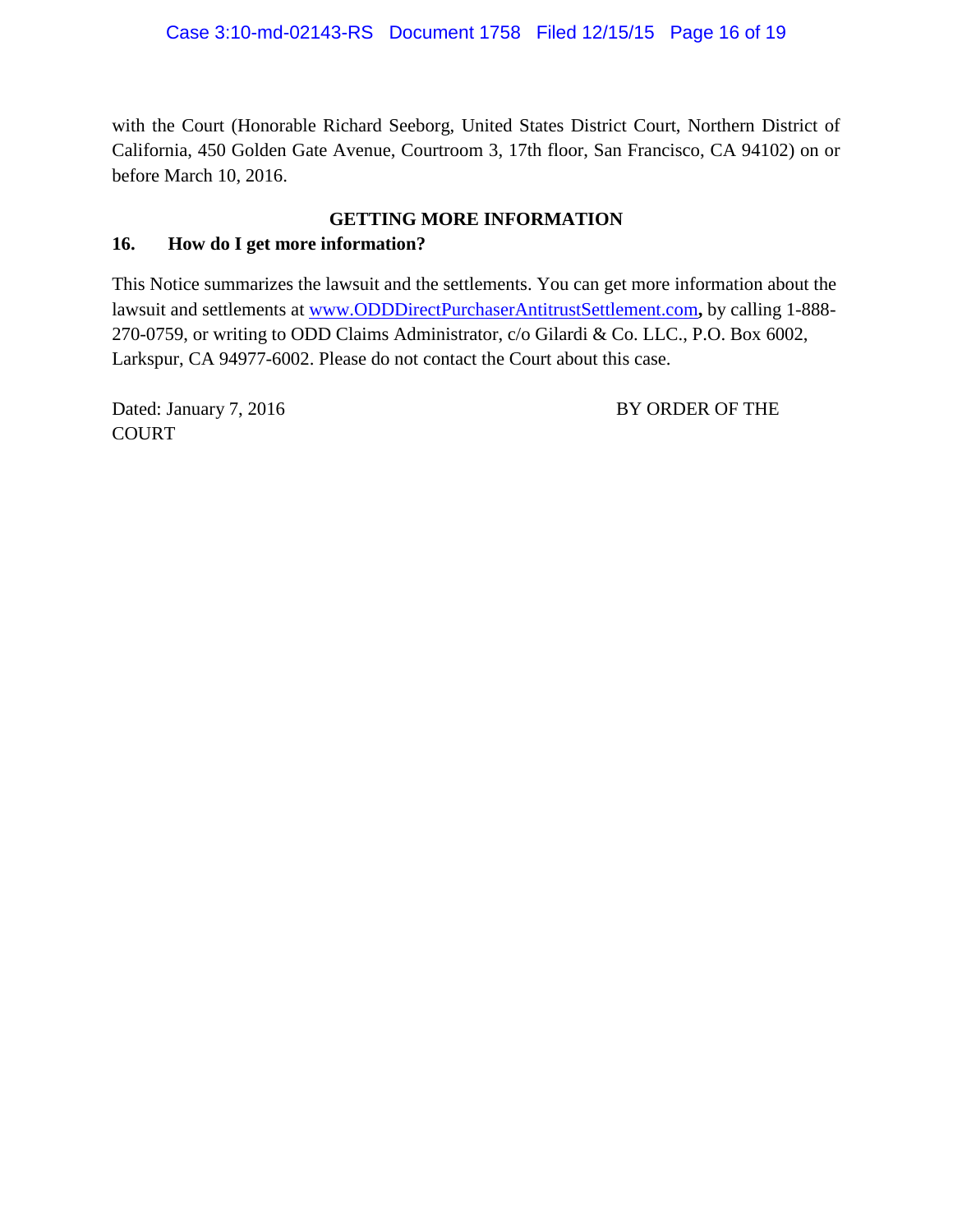Case 3:10-md-02143-RS Document 1758 Filed 12/15/15 Page 17 of 19

# **Exhibit B**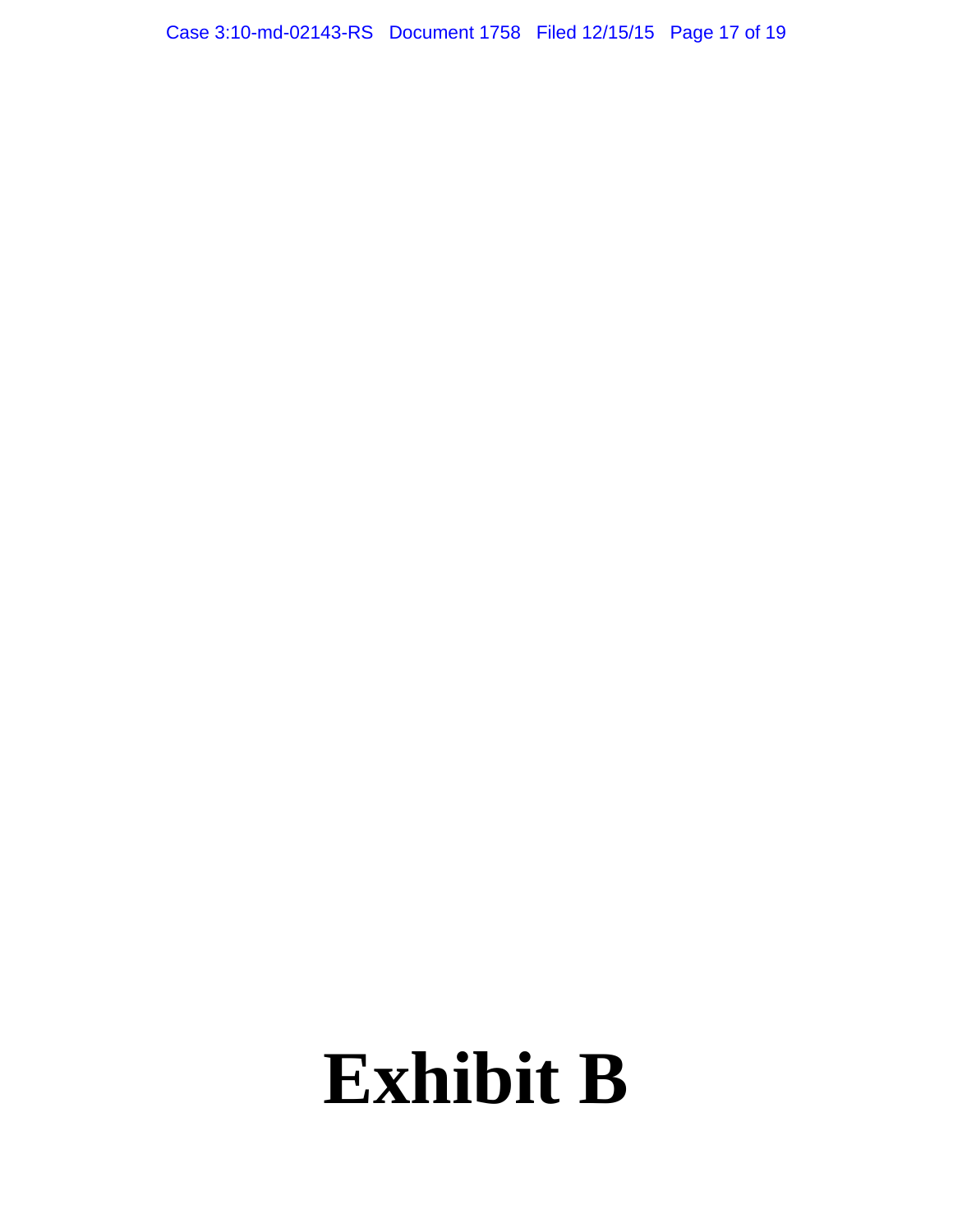#### LEGAL NOTICE

#### **If You Bought an Optical Disk Drive, Either as a Standalone Product or That Was Incorporated into a Desktop or Notebook Computer, a Class Action Settlement May Affect You.** \_\_\_\_\_\_\_\_\_\_\_\_\_\_\_\_\_\_\_\_\_\_\_\_\_\_\_\_\_\_\_\_\_\_\_\_\_\_\_\_\_\_\_\_\_\_\_\_\_\_\_\_\_\_

Settlements have been reached with several defendants in a class action lawsuit involving ODDs. ODD stands for "Optical Disk Drive." ODDs are defined to mean any device which uses laser light (or electromagnetic wavelength) to read and/or write data to or from an optical disc. ODDs consist of both internal drives built to be incorporated or inserted into electronic devices (including notebook and desktop computers, and Microsoft Xboxes) and external drives that attach to a notebook or desktop computer or other electronic device by means of an external interface, such as a Universal Serial Bus ("USB") connection. ODDs utilize the following optical disc formats: (a) compact discs ("CDs"), such as CD-ROMs or CD-recordable/rewritable discs ("CD-R/RWs"); (b) digital versatile discs ("DVDs"), such as DVD-ROMs or DVDrecordable/rewritable discs ("DVD±R/RWs"); (c) Blu-ray products, such as Blu-ray discs ("BDs") and Blu-rayrecordable/rewritable discs ("BDR"/"BD-RWs"); (d) High Definition DVDs ("HD-DVDs"); and (e) Super Multi-Drives or other combination drives that read from and/or write to various types of the foregoing media.

#### *What is this lawsuit about?*

The lawsuit alleges that Defendants and Co-Conspirators engaged in an unlawful conspiracy to fix, raise, maintain or stabilize the prices of ODDs. Plaintiffs allege that, as result of the unlawful conspiracy involving ODDs, they and other direct purchasers paid more for ODDs than they would have absent the conspiracy. Defendants deny Plaintiffs' claims.

#### *Who's included in the Settlements?*

The Settlements include all persons and entities who, from January 1, 2004 until at least January 1, 2010, directly purchased an ODD in the United States from any defendant or subsidiary or affiliate thereof. ("Settlement Class"). The term "ODD" includes: (a) a drive sold by a Defendant or its subsidiary or affiliate as a separate unit that is to be inserted into, or incorporated in, an electronic device; (b) a drive sold by a Defendant or its subsidiary or affiliate as a separate unit that is to be attached to an electronic device through an external interface such as a Universal Serial Bus connection; and (c) an internal drive sold as a component of a laptop or desktop computer by a Defendant or its subsidiary or affiliate.

#### *Who are the Released Defendants?*

Seven defendant groups have agreed to settle the lawsuit at this time—(1) Koninklijke Philips Electronics N.V.; Lite-

On It Corp.; Philips & Lite-On Digital Solutions Corp.; and Philips & Lite-On Digital Solutions USA, Inc. (collectively, "PLDS"); (2) Samsung Electronics Co., Ltd.; Samsung Electronics America, Inc.; Toshiba Corp.; Toshiba America Information Systems, Inc.; Toshiba Samsung Storage Technology Corp.; and Toshiba Samsung Storage Technology Korea Corporation (collectively, "TSST"); (3) Sony Corp.; Sony Optiarc, Inc.; Sony Optiarc America, Inc.; Sony NEC Optiarc Inc.; and Sony Electronics, Inc. (collectively, "Sony"); (4) BenQ Corp. and BenQ America Corp. (collectively, "BenQ"); (5) TEAC Corp. and TEAC America, Inc. (collectively, "TEAC"); (6) Quanta Storage Inc. and Quanta Storage America, Inc. (collectively, "QSI"); and (7) Pioneer Corp.; Pioneer North America, Inc.; Pioneer Electronics (USA) Inc.; and Pioneer High Fidelity Taiwan Co., Ltd. (collectively, "Pioneer"). These seven groups are referred to collectively as "Settling Defendants." The Court has previously approved settlements with (1) Hitachi-LG Data Storage, Inc., Hitachi-LG Data Storage Korea, Inc., LG Electronics, Inc., LG Electronics USA, and Hitachi, Ltd.; (2) Panasonic Corporation and Panasonic Corporation of North America; and (3) NEC Corporation. A complete list of Defendants is set out in the Long Form Notice available at www.ODDDirectPurchaserAntitrustSettlement.com.

#### *What do the Settlements provide?*

| <b>DEFENDANT GROUP</b> | <b>SETTLEMENT</b><br><b>AMOUNT</b> |
|------------------------|------------------------------------|
| <b>PLDS</b>            | \$15,000,000                       |
| <b>TSST</b>            | \$9,200,000                        |
| Sony                   | \$6,000,000                        |
| BenO                   | \$875,000                          |
| <b>TEAC</b>            | \$1,325,000                        |
| OSI                    | \$400,000                          |
| Pioneer                | \$4,200,000                        |
| Total:                 | \$37,000,000                       |

The settlements provide for payments as follows:

Some of the settlements provide that a portion of the Settlement Fund, subject to Court approval, may be used to pay expenses incurred in the litigation for prosecution of the action on behalf of the Class. Settling Defendants have agreed to produce witnesses in the case. On or before February 18, 2016, Plaintiffs will file their motion for attorneys' fees, expenses, and incentive awards. If you wish to object to the motion for attorneys' fees, expenses, and incentive awards, you must file your objection with the Court no later than March 10, 2016. A claim form and